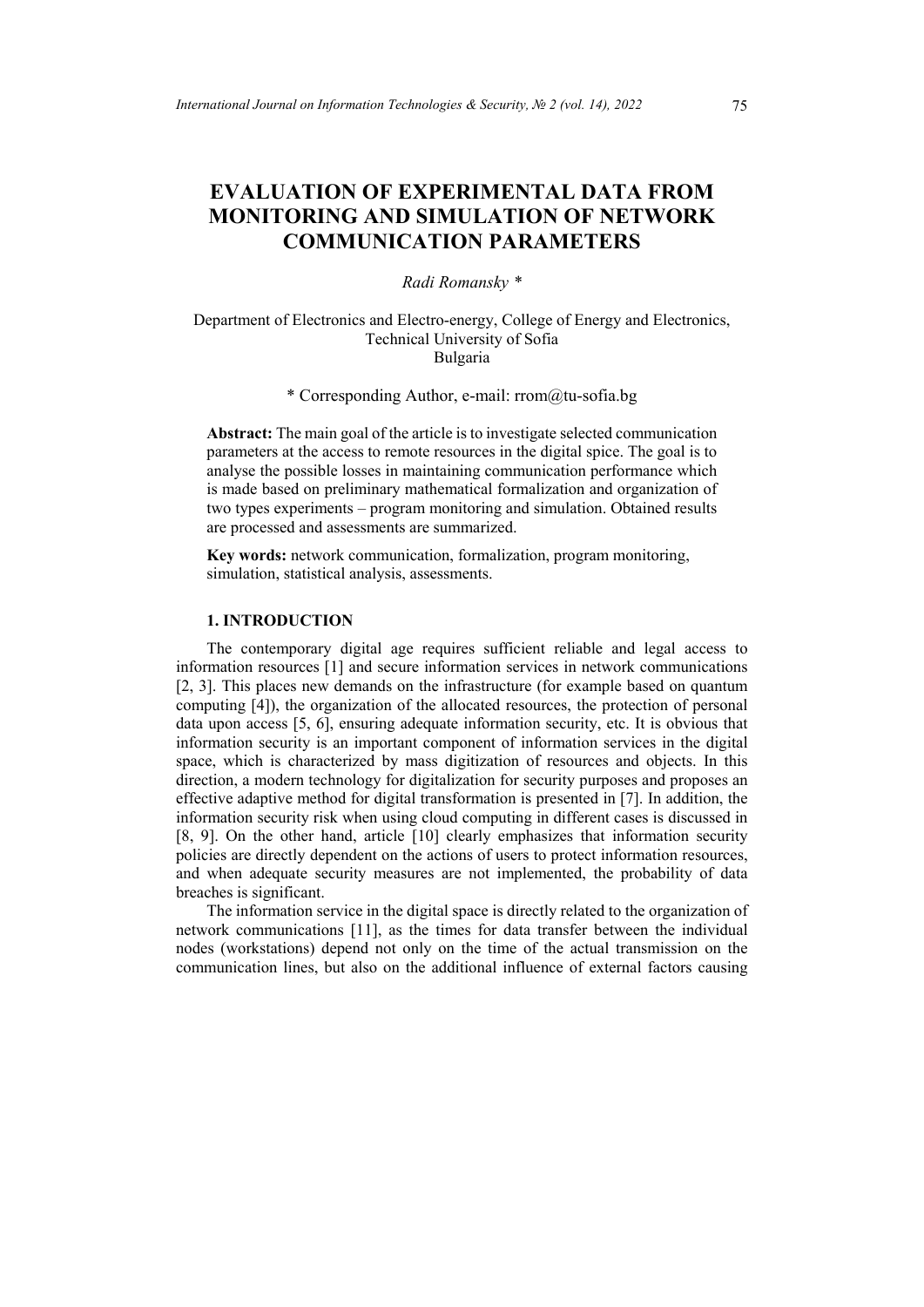losses of communication time. This leads to lower productivity of the transmission medium as a whole. This determines the importance of access to remote resources and the study of parameters of communication processes, which is important in increasing performance by determining "end-to-end" delay known as "latency" [12].

The purpose of the article is to present a study of communication parameters and increase the informativeness of the obtained estimates by joint validation of experimental data. The goal is to analyse the possible losses in maintaining communication performance. For this purpose, the formalization of the investigated object was performed and a two-stage study was planned, including conducting program monitoring in a real working environment, followed by simulation modelling under similar conditions. Such an approach allows comparability of experimental results and ensures the adequacy of the estimates obtained.

The structure of the article includes an analysis of related work on the topic (section 2) and initial discussion of the task statement (section 3), descriptions of the applied approach to mathematical formalization (section 4), as the results of program monitoring and simulation are presented in section 5, and section 6 summarizes the obtained experimental data.

## **2. RELATED WORKS**

The contemporary development of network communications is based on new and promising technologies, but as noted in [11], despite the rich theoretical and practical experience of research, new approaches are needed to solve the problems of optimal management of large corporate computer networks. In support of this statement, the article analyses the existing routing and switching algorithms in order to determine good directions for improving the efficiency of routing, which is directly related to improving communication indicators and interaction performance. Problems related to the efficiency of network communications and management are also discussed in [2], where it is stated that in traditional networks this is done mainly manually via the command line, but in large networks this is inefficient. To overcome this shortcoming, the article proposes a network management approach using the Ansible playbook by dynamically configuring the multitude of devices and sending archive files to the Version Control Git.

The analysis of the productivity in network communications is the main task in the design and is a condition for proper implementation and maintenance of the processes and as stated in [12] is a guarantee for the effectiveness of the developed project. The article proposes the use of a research framework based on Finite State Machine and Mathematical Analytical method to calculate the expected average delay in the network topology, as well as the use of a network simulator. In addition, research using MATLAB and Cisco Packet Tracer has been conducted to confirm the effectiveness of the proposed framework. The importance of network efficiency, especially in wireless network communications, is also discussed in [13], identifying two important factors – data transfer rate and spectral efficiency. Because data transmission channels are subject to various damages that degrade network performance, the article proposes an approach to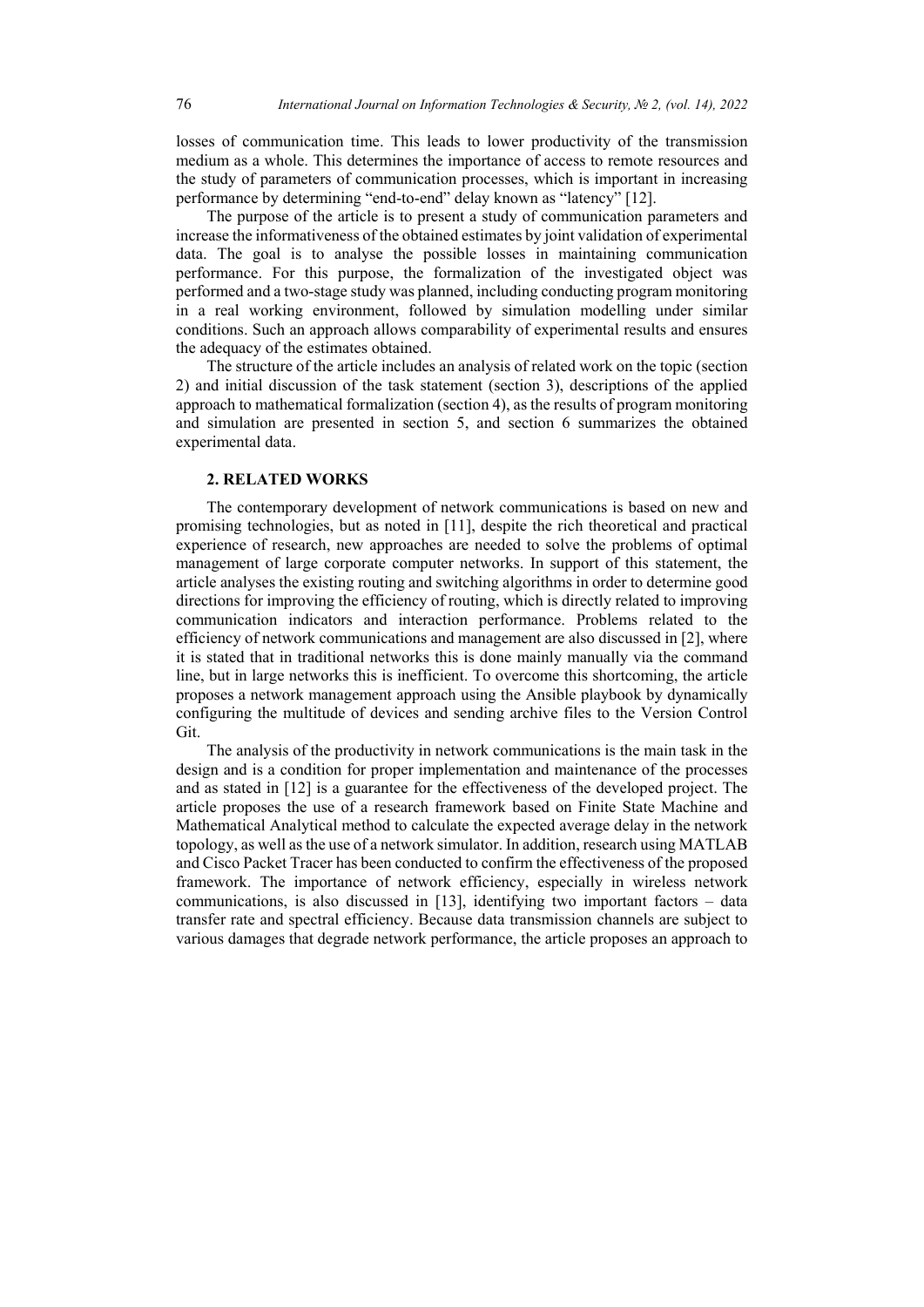channel equalization through the use of machine learning in comparative error rate analysis.

Different approaches can be applied in the study of network communications and process efficiency, which depends on the goal and the object. For example, in [14] the theory of Finite State Machine is applied for investigation of software and functionality of the object. An analytical model of a finite automata for testing the processes is defined, its states are determined and a complete algorithmization of the research procedure is performed. In another direction is the study presented in [15], conducted based on a developed framework with the application of monitoring in assessing the quality of open government data. For the purposes of the research, an application was developed using a combination of indicators, based on the performed measurements. In [16] the situation with remote servers, which are divided into separate groups with equal capacity, is discussed. For each group there is a defined main server that stores up-to-date control information for the others. The task is to minimize the total time for searching and processing information throughout the system. To solve the problem, a statistical model has been developed examining the possibilities for a significant reduction in communication time when searching for certain data.

Smart technologies and Internet of Things (IoT) applications add new requirements when study the effectiveness of connections. In [17] attention is paid to Edge Mining and Cloud Mining as related to IoT scenarios and executed in accordance with the principles of Cloud or Edge calculations. To meet basic requirements such as bandwidth, energy saving, ensuring confidentiality and security, the article proposes a methodology based on simulation and intelligent monitoring and allowing to ensure the necessary efficiency of data mining processes. The combination of simulation and monitoring is an approach used in [18], confirming its effectiveness in studying the parameters of wireless sensor network (delay packet transfer, power consumption, network behaviour) with the main goal to facilitate the implementation of the real network by analysis of leading parameters. Simulation is performed on the firmware of the functionality (software) of the network nodes, which provide a specific application with the communication infrastructure, whose measured data are compared with the results of the simulation.

## **3. INITIAL STATEMENT OF THE TASK**

The investigation of the interactions between distributed objects in a network environment [19] and the information and communication processes taking place in it is an important moment in the optimization of the distributed information service [20]. Possible alternatives in the organization of research experiments are related to the application of methods for modelling (determined, probabilistic, simulation, empirical, etc.) or for measurement (hardware or software monitoring). When choosing a research approach and specifying the main tasks, both the architectural features of the distributed information environment and factors such as the characteristics of network processes, the expected estimates of system performance, the possibilities of algorithmic provision, etc. should be taken into account.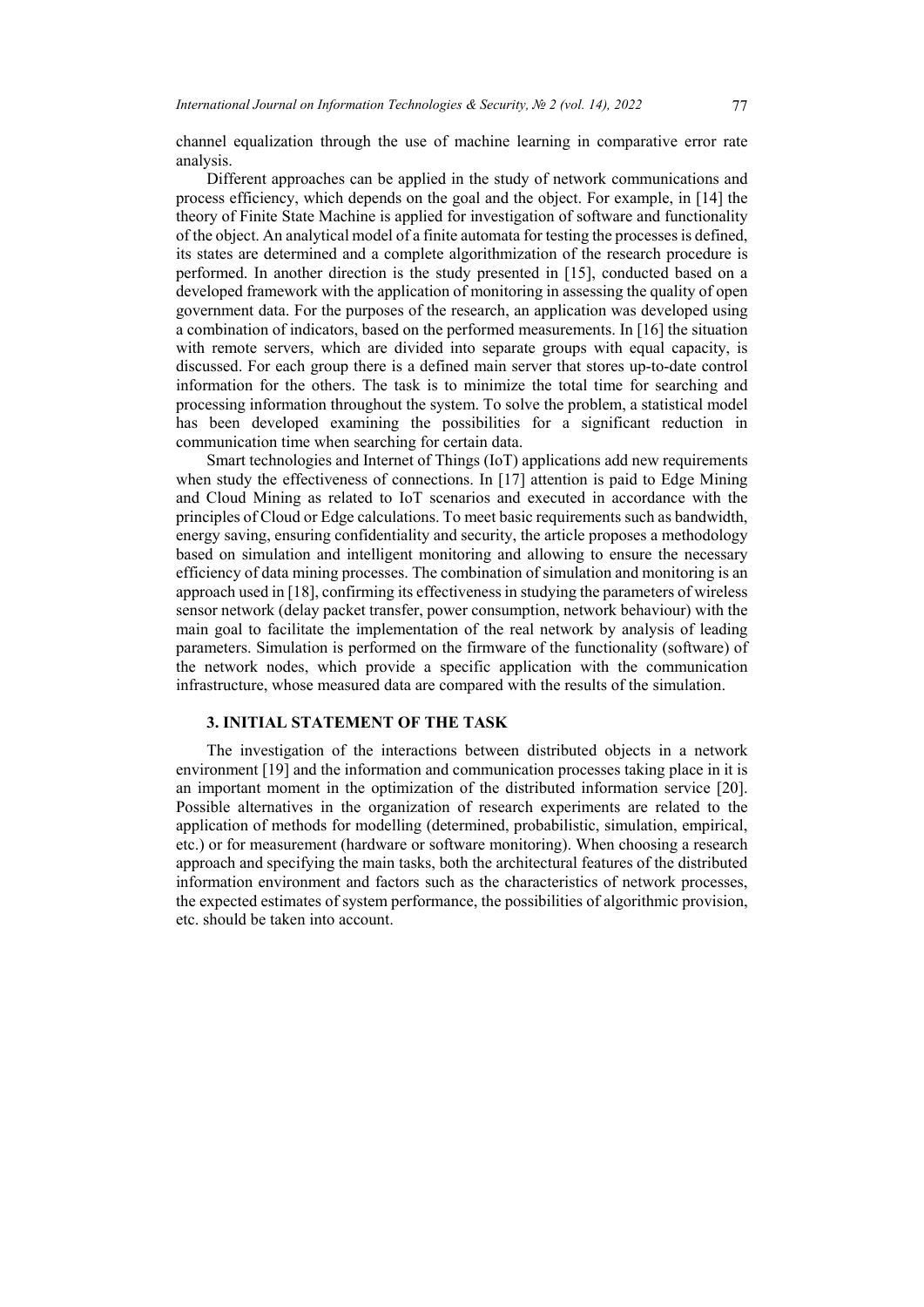Network traffic is very diverse and stochastic in nature and is divided into two categories: functional (transactional) traffic and background. There are two main approaches to its monitoring:

1. Monitoring the details of each, or at least many of the frames passed through the network environment – allows viewing of each frame passed through the network, or filtered by a special criterion frames. This method is especially suitable for dealing with network problems, as the content of the frames is extremely important in this process.

2. Monitoring of statistically processed results for the load of network segments and for the distribution of network protocols and services by segments. The detailed content of each frame is not available and in many cases is not buffered during the operation of the network analyser. This method is suitable for long-term monitoring of network segment parameters in order to perform optimization.

Some features of network traffic related to research and evaluation of information services can be summarized as follows:

• It is possible that in certain network segments with a significant load there is a large volume of network traffic, which can lead to research problems (for example, delays in the real environment, loss of real staff, etc.).

• The conduct of a study of network traffic, including surveillance, must be based on a predefined goal and strategy, in order to ensure the necessary effectiveness of the research tools.

• Due to the existence of different types of traffic (some of which are less important for the overall productivity of information services), it is necessary to focus specific research on appropriate types to ensure the adequacy of the estimates and conclusions.

• In order to optimize the experiments and present the estimates, it is necessary to choose the appropriate research method for the specific task, which will reduce possible "distortions" of the estimates. In this sense, the means used to illustrate the accumulated experimental results (sample of registrations) and the estimates formed on the sample are also of great importance.

## **4. PRELIMINARY MATHEMATICAL FORMALIZATION**

For the general organization of the experiments and the research as a whole, a preliminary mathematical formalization of the main objects and processes has been performed. Two basic concepts related to data transfer between two workstations are defined: communication distance (*d*) and packet size (*s*). For each pair of workstations  $\langle W S_A, W S_B \rangle$  these parameters have individual dimensions because they take specific values for which the following formalization can be given.

• *Communication distance.*

$$
\forall \langle WS_A, WS_B \rangle \Longrightarrow \exists d_{AB} = d(WS_A, WS_B) \in D
$$
  

$$
D = [d_{\min}, d_{\max}] = \bigcup_{i=1}^{n} D_i
$$
  

$$
D_0 = d_{\min}; \quad d_{\min} \le D_i = D_{i-1} + \Delta D \le d_{\max}
$$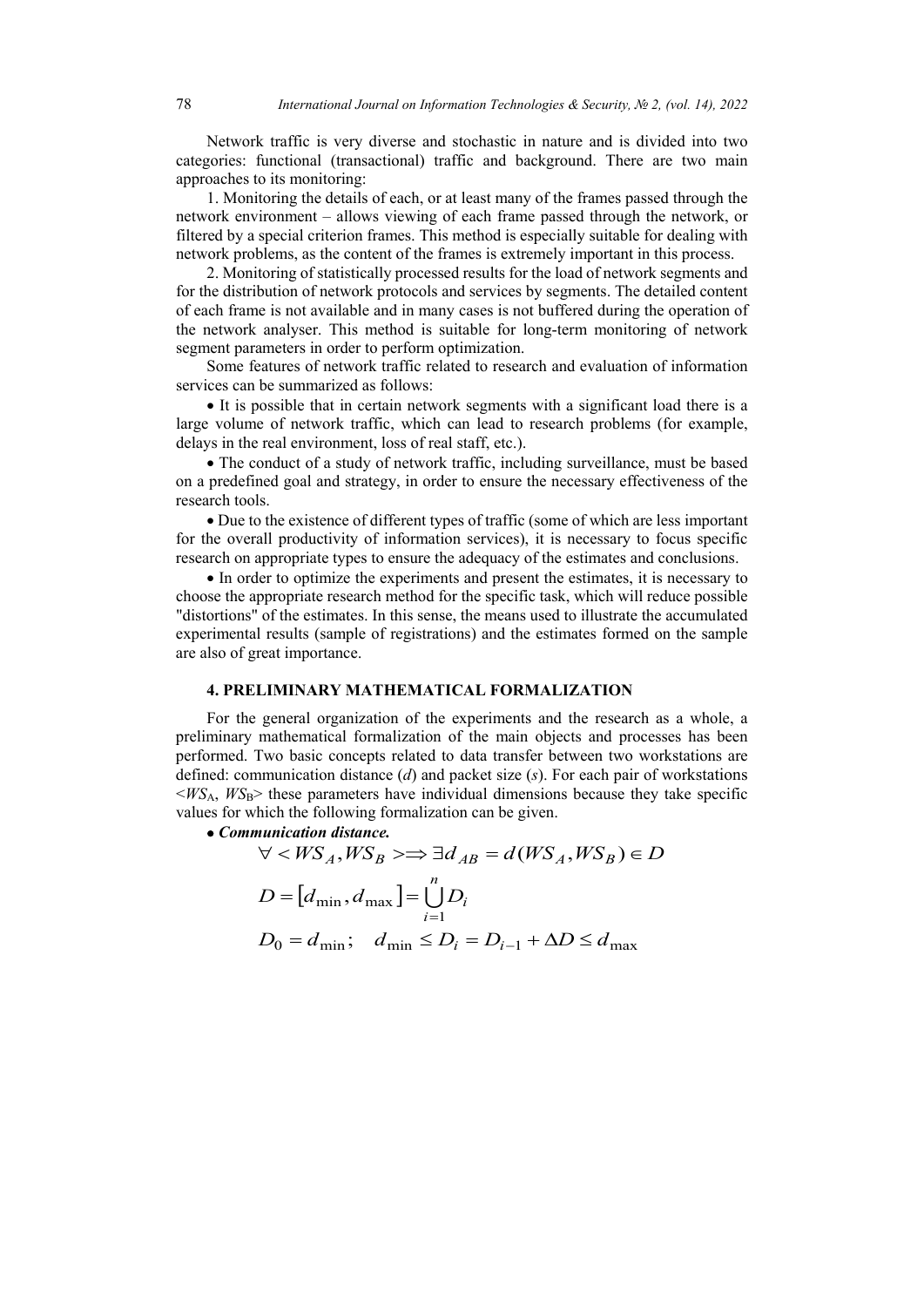Separate groups of distances (communication distances)  $D_i$  ( $i=1+n$ ) for which the experiments are planned are defined. Each individual distance falls into one of the group values, i.e. *d*<sub>*AB*</sub> ∈ *D<sub>i</sub>* ∈ *D* = {*D*<sub>0</sub>, *D*<sub>1</sub>,..., *D<sub>n</sub>*}. The size of set *D* is:

$$
n = \left\lceil \frac{d_{\text{max}} - d_{\text{min}}}{\Delta D} \right\rceil
$$

## • *Packet size.*

When planning the experiments, it is assumed that the packets have a size limited in the range of minimum and maximum value, i.e.  $s_j \in S = [s_{\min}, s_{\max}]$ . To unify the

planning, a step of change 
$$
\Delta S
$$
 is introduced, which defines basic values:  
\n
$$
S_0 = s_{min} \qquad \text{and} \qquad S_i = S_{i-1} + \Delta S \le s_{min}
$$
\nThis determines a set  $S = \{S_i : i = 0 \div m\}$  with power  $m = \left\lceil \frac{s_{max} - s_{min}}{\Delta S} \right\rceil$ .

When planning experiments, the parameters *d* and *s* are controllable factors. The main observable factor is the communication time (*CT*). For its evaluation it is necessary to obtain generalized evaluations based on individual values under different communication conditions.

Let *t*ij be the *individual time for transporting* a packet of size *S*<sup>j</sup> between two workstations at a distance *D*i, i.e.

$$
t_{ij} = t(D_i, S_j)
$$
 ;  $i = 1 \div n$ ;  $j = 1 \div m$ .

The communication time depends on the size of the transmitted packets, which allows to define the *average communication time* for a given distance in the network environment:

$$
t_i = t(D_i) = \frac{1}{m} \sum_{j=1}^{m} t_{ij}
$$

After summarizing for the whole network environment, an expression for estimating the *total communication time* is defined on the set *D*:

$$
CT = \frac{1}{n} \sum_{i=1}^{n} t_i = \frac{1}{n} \sum_{i=1}^{n} \left[ \frac{1}{m} \sum_{j=1}^{m} t_{ij} \right] = \frac{1}{n \cdot m} \sum_{i=1}^{n} \sum_{j=1}^{m} t_{ij}
$$

This formalization was used as a basis for research of network environment of type Ethernet 100BaseT. The maintained network traffic is generally self-similar, i.e. it has the same stochastic characteristics at different values for the controllable parameters. This allows the results obtained from several individual experiments to be summarized in a global assessment of observable factors. The experiments organization is made based on the formalization.

## **5. ORGANIZATION OF EXPERIMENTS**

#### **5.1. Program monitoring**

Specific values for the controllable factors presented below are defined for the purpose of the program monitoring organization: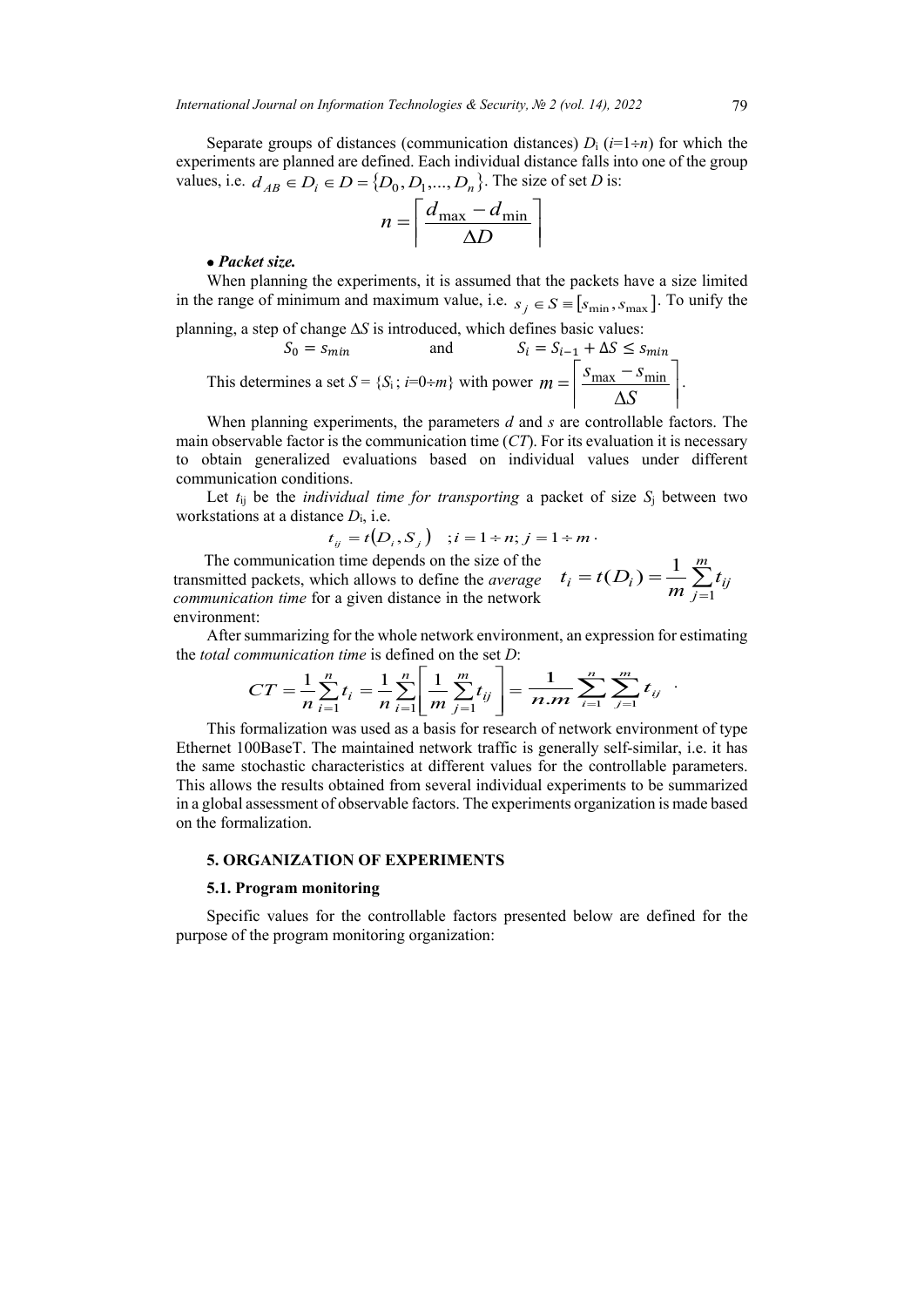• range of transport distances in the environment  $D = [0, 3000]$  with dimension [m] at step  $\Delta D = 500$ m and power of the set of distances  $||D|| = n = 6$ ;

• size range of the transferred packets *S* = [0, 10240] with dimension [bit] at step ∆*S* = 512b, which determines the power of the set of group sections  $||S|| = m = 20$ .

According to the introduced formal rules, the initial values for both sets are zero and are not informative. This allows further planning of the experiment to use pairs of controllable factors  $\langle D_i, S_j \rangle$ , applying a complete factor plan over the vectors  $\langle D_1, \dots, D_k \rangle$  $D_6$  > = <500, 1000, 1500, 2000, 2500, 3000 > and <*S*<sub>1</sub>,..., *S*<sub>20</sub> > = <512, 1024, ..., 9728, 10240>. Software products HoverIPO and Network Probe 1.1 were used to perform the measurement. A summary of the obtained experimental results is shown in Fig. 1.



*Figure 1. Experimental monitoring results for D*<sup>i</sup> [*m*] *at Sj* [*b*]



*Figure 2. Experimental results for t*ij [*s*] *for selected distances*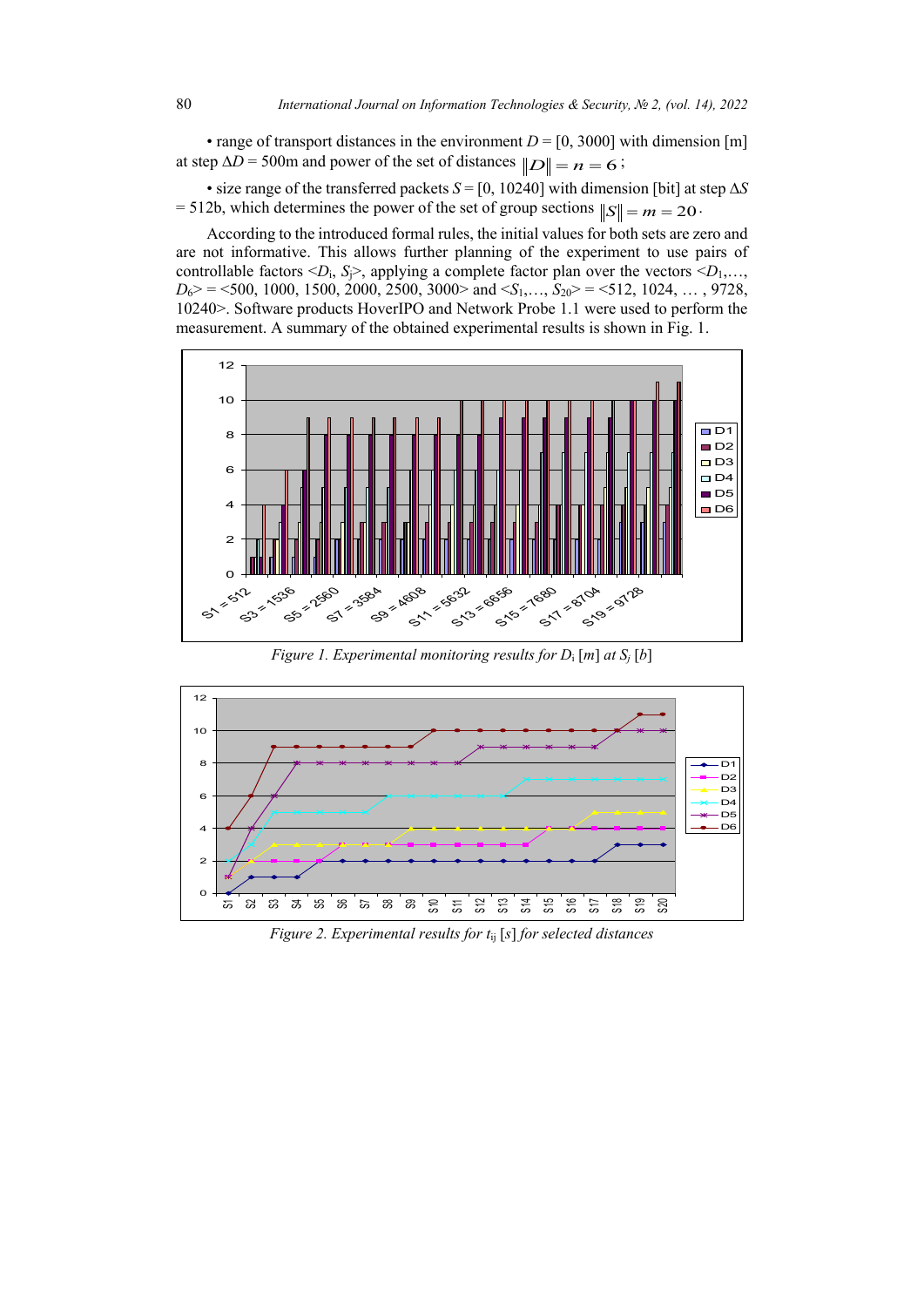The graphical interpretation of Fig. 2 shows for each distance *D*i the change of the transport time with increasing packet size, as well as the change with increasing with the selected step ∆*D* of the distance. These results give an idea of the average communication time for each individual distance in the network environment. Based on the obtained experimental results, the estimates for both times *t*<sup>i</sup> and *CT* were calculated. The estimates for the average communication time for the individual distances are summarized in Fig. 3, as the calculated estimate for the total communication time is *CT*  $= 5.167$  [s].



*Figure 3. Estimates of average communication times for distances in* [*s*]

## **5.2. Simulation**

When organizing the simulation modelling, parameters and values similar to the measurement are selected. The aim is to run the simulation under conditions similar to monitoring so that the results can be compared. This achieves higher reliability of estimates, as well as verification of experimental results.

To develop the simulation model, a mathematical model based on queuing theory has been defined, which includes two parts – Model of the system and Model of the input flow (determined workload). The first model was developed as a service system with feedback and multiple access to incoming service requests. The system has no service priorities, i.e. applications are treated as equal. It is accepted that each workstation accesses the transmission medium on the basis of one or more attempts to occupy it. Attempts to access *k* are limited to the *LNA* value, and if it is exceeded, a failed access is registered. Network self-similar traffic is defined as multiple stochastic flow generated by the subscribers *Z*<sup>j</sup> in the network environment. Each request is routed to the input buffer of the system model, from where it is routed to an access analysis environment that checks for each request the fulfilment of the condition  $k_i \leq LNA$ . An illustration of the general idea for creating the simulation model is shown in Fig. 4. The program implementation was performed in GPSS World for Windows environment, and two models were defined – control (for setting the model parameters and analysis of model sensitivity) and working (for conducting simulation experiments and accumulation of statistical estimates).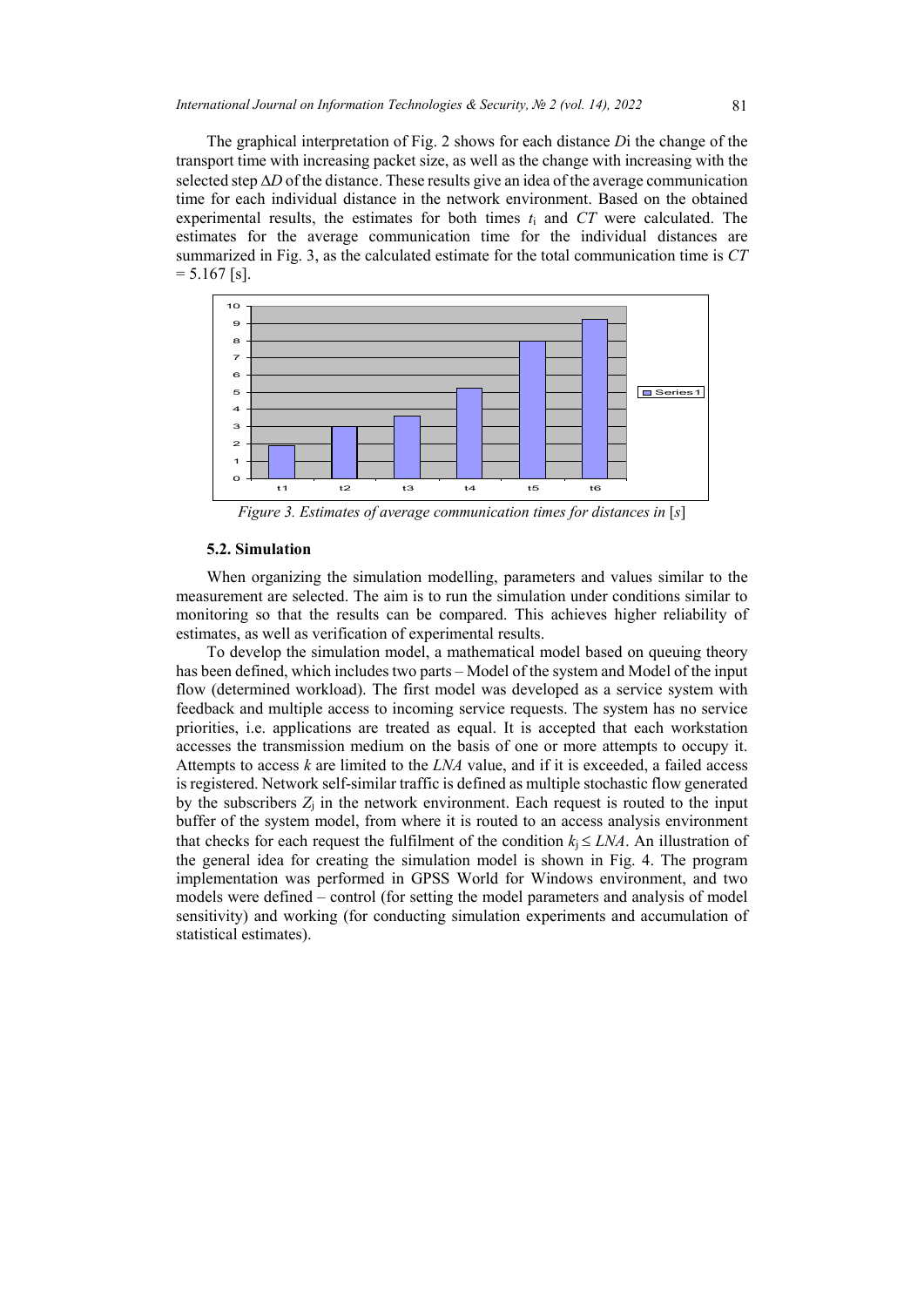

*Figure 4. Basic principle of the simulation experiments organization*

When conducting the simulation study, the step was reduced twice (256b), which leads to an increase of *m* to 40. The aim is to achieve higher detail of the study by increasing the registrations. Summary estimates of the simulation results are presented in the following two figures. Fig. 5 illustrates the development of the transfer time with increasing packet size for each of the studied distances, and Fig. 6 shows the influence of the increasing distance between workstations when transporting selected fixed length packets.



*Figure 5. Simulation results for parameter t(S)*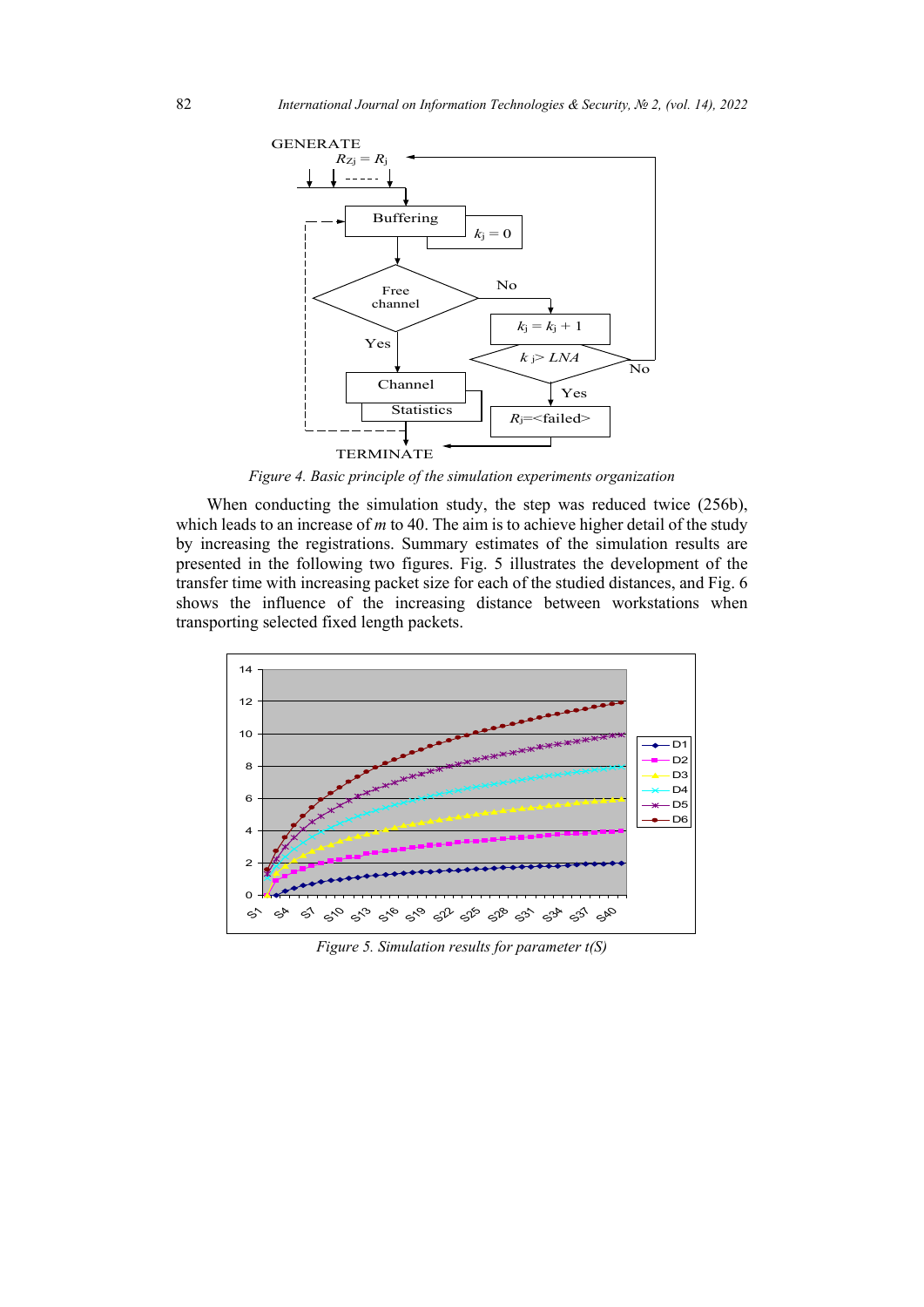

*Figure 6. Experiment al results from simulation of parameter t(D) at fixed packets size* 

## **6. EVALUATION OF EXPERIMENTAL DATA AND ASSESSMENTS**

The conducted comparative analysis is organized over samples of the two methods with the same values for the controlled factors. The larger number of registrations in the simulation study has its advantages in the formation of statistical estimates from the model study and does not interfere with the comparison with the measured data.

Figure 7 compares the estimates for selected sets obtained independently by monitoring (Sm) and by simulation (Ss). The results are presented for all studied distances with varying packet size, covering the range  $S = [0, 10240]$ .

The results of both types of research give close estimates of the time parameters in the organization of communications in the network environment. This can be seen from Fig. 8, which shows graphic dependences for three type groups of packets with sizes of 1024, 6144 and 10240 bits, respectively. It can be seen that the results of the monitoring (whit index m) and the simulation (whit index s) are close enough, which allows to confirm the summarized results for the communication time given in Table 1.



*Figure 7. Comparison of monitoring and simulation estimates*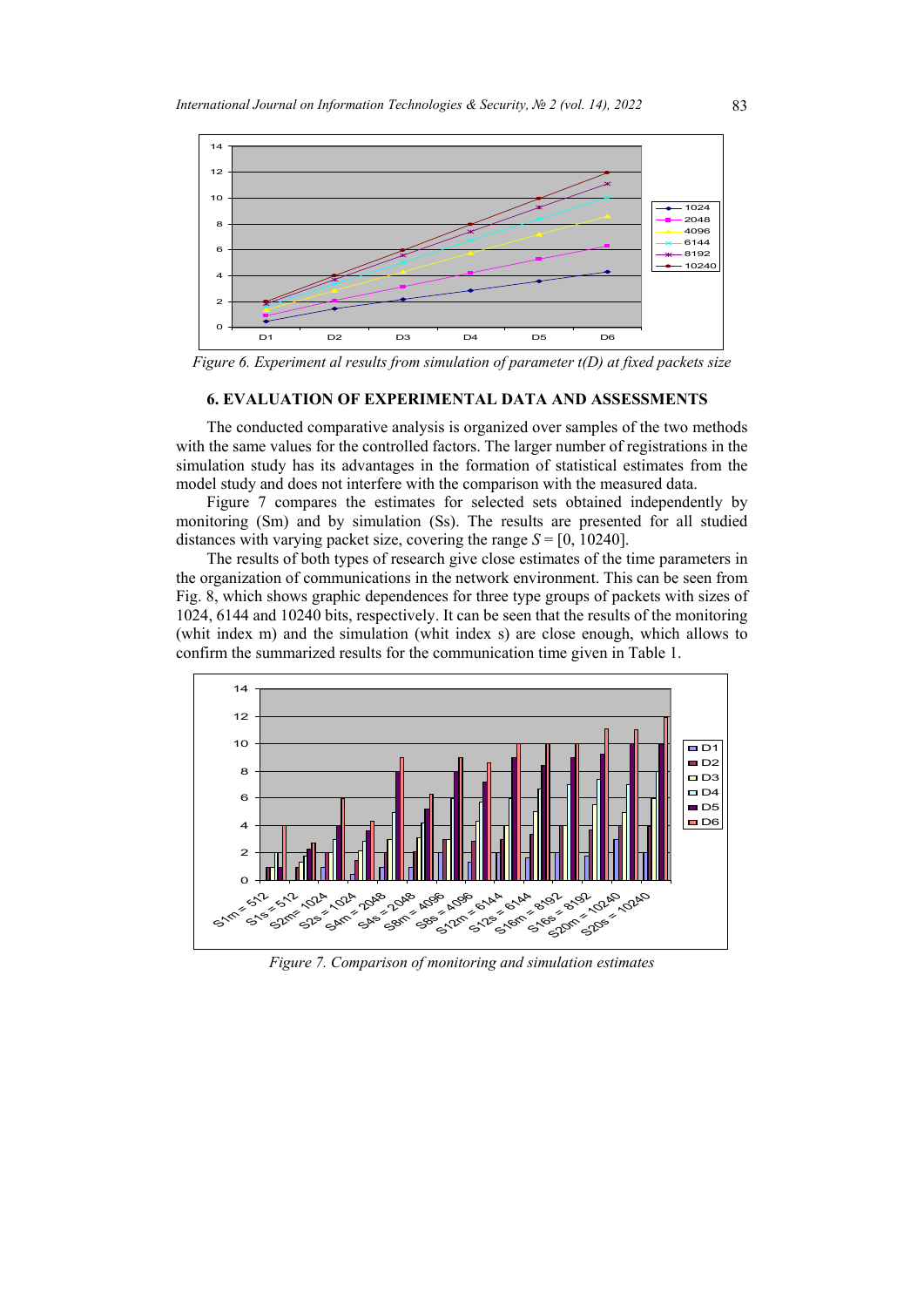

*Figure 8. Deviation of estimates under the same experimental conditions* 

|                                   |       |                                    |                                      |       | Table 1. |
|-----------------------------------|-------|------------------------------------|--------------------------------------|-------|----------|
|                                   |       | Average communication time $t_i$ : |                                      |       |          |
|                                   |       |                                    |                                      | I5    |          |
| .90                               | 3,00  | 3,65                               | 5,25                                 | 7.95  | 9.25     |
| 1,366                             | 2,905 | 4,361                              | 5,841                                | 7,301 | 8,761    |
|                                   |       | Total communication time $CT$ :    |                                      |       |          |
| Monitoring $\rightarrow$<br>5.167 |       |                                    | Simulation $\rightarrow$<br>5,089132 |       |          |

## **7. CONCLUSION**

Policies for the management of contemporary communication systems, especially for 5G networks, need to provide advanced functionalities in order to adequately respond to the increasing demands on them, particularly in the so-called edge computing [21]. One of the possible approaches is to conduct an adequate study of network traffic and the behaviour of communication parameters, in accordance with the type of traffic and specific application [22].

The article discusses some features of network traffic and communications between distributed objects, and proposes am approach for combined investigation of communication parameters by using monitoring and simulation. Conducted measuring in a network environment allowed the accumulation of registrations and determination of the range of controllable factors used in the organization of simulation modelling.

The applied approach for combined research through a complete factor plan at the same values for the controllable parameters ensures the adequacy of the estimates. Preliminary formalization allows adequate structuring of the studied objects and limiting the influence of external factors. Thus, the results of this study can be successfully used in optimizing access and managing communications in a network environment.

#### **REFERENCES**

[1] Pardayev, S.M., S. K. Sindarov, S.K. Legal regulation of access to information resources of e-government interactive service. *Mental Enlightenment Scientific-Methodological Journal,* No. 1, 2022, pp. 288-299.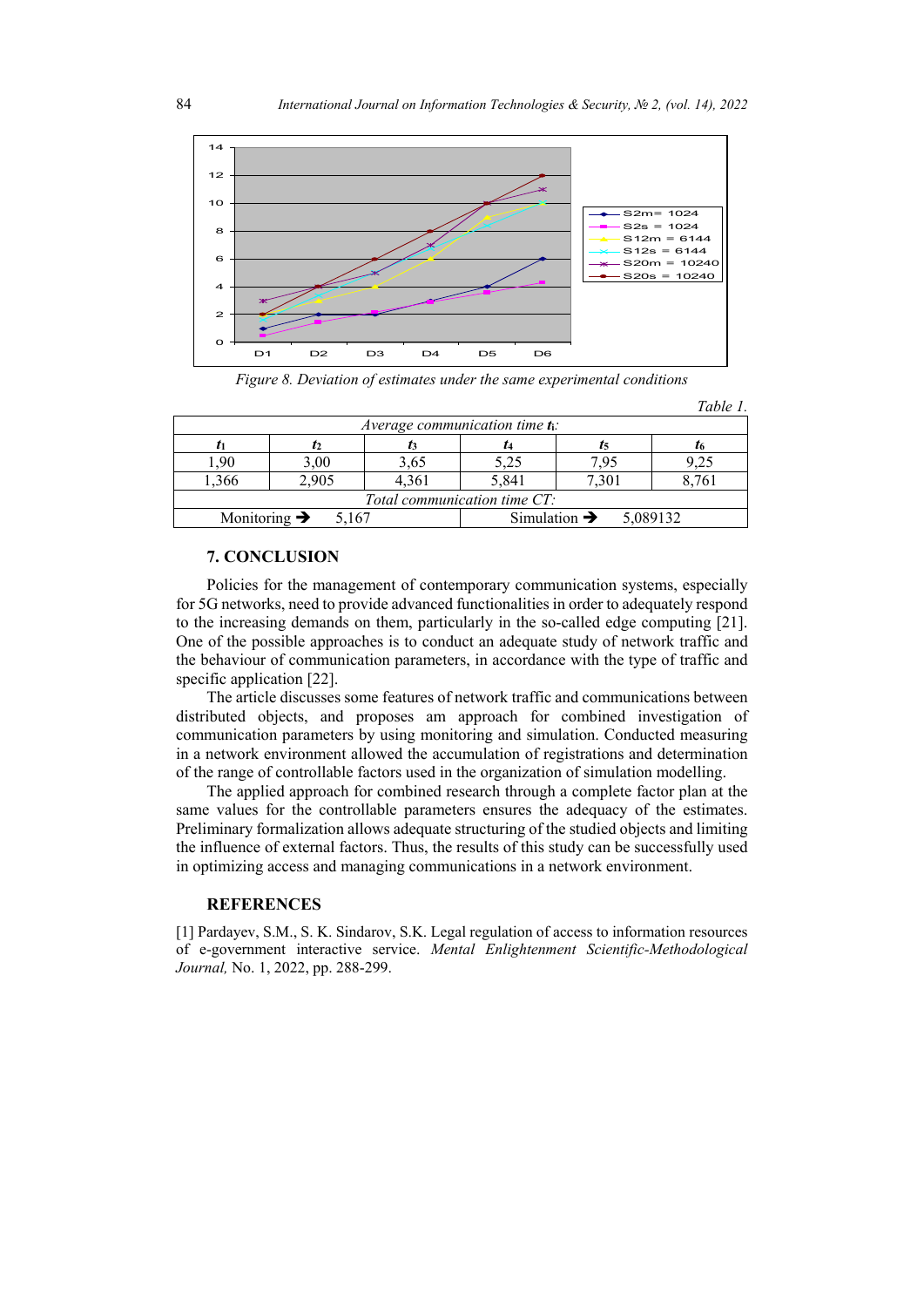[2] Bwalya, B., Zimba, A. An SDN approach to mitigating network management challenges in traditional networks. *International Journal on Information Technologies and Security*, vol. 13, No. 4, 2021, pp. 3-14.

[3] Zimba, A., Mulenga, A. A Dive into the deep: Demystifying WannaCry crypto ransomware network attacks via digital forensics. *International Journal on Information Technologies and Security*, Vol. 10, No. 2, 2018, pp. 57-68.

[4] Avesani, M., Foletto, G., Padovan, M., Calderaro, L., Agnesi, C., Bazzani, E., Berra, F. et al. Deployment-ready quantum key distribution over a classical network infrastructure in Padua. *Journal of Lightwave Technology,* No. 6 (vol. 40), 2022, pp. 1658-1663.

[5] Romansky, R. Digital age and personal data protection, LAP LAMBER Acad. Publ., January 2022, 124 p.

[6] Tzolov, T. Data model in the context of the General Data Protection Regulation. *International Journal on Information Technologies and Security*, Vol. 9, No. 4, 2017, pp. 113-122.

[7] Ivanova, Y. Adaptive digitalization methods and digital transformation trends for security. *International Journal on Information Technologies and Security*, Vol. 12, No. 3, 2020, pp.51-62.

[8] Tsaregorodtsev, A.V., Kravets, O.Ja. Choporov, O.N., Zelenina, A.N. Information security risk estimation for cloud infrastructure. *International Journal on Information Technologies and Security*, Vol. 10, No. 4, 2018, pp. 67-76

[9] Zaslavskaya, O.Y., Zaslavskiy, A.A. Bolnokin, V.E., Kravets, O.Ya. Features of ensuring information security when using cloud technologies in educational institutions. *International Journal on Information Technologies and Security*, Vol. 10, No. 3, 2018, pp. 93-102.

[10] McLeod, Al. Dolezel, D. Information security policy non-compliance: Can capitulation theory explain user behaviors?. *Computers & Security*, Vol. 112, 2022, art. 102526. <https://doi.org/10.1016/j.cose.2021.102526>

[11] Kravets, O.Ja., Atlasov, I.V., Aksenov, I.A., Molchan, A.S., Frantsisko, O.Yu., Rahman, P.A. Increasing efficiency of routing in transient modes of computer network operation, *International Journal on Information Technologies and Security*, Vol. 13, No. 2, 2021, pp. 3-14.

[12] Alsheikhy, A. Estimating End-to-End delay on a networking environment using developed framework. *International Journal on Information Technologies and Security*, Vol. 14, No. 1, 2022, pp. 3-16.

[13] Hassan, Sh., Tariq, N., Ali Naqvi, R., Ur Rehman, A., Kaabar, M. K. A. Performance evaluation of machine learning-based channel equalization techniques: New trends and challenges, *Journal of Sensors (Special issue: "Physical Layer Security for Sensor-enabled Heterogeneous Networks")*, Vol. 2022, Article ID 2053086, 2022, 14p. https://doi.org/10.1155/2022/2053086

[14] Zozulya, M.M., Kravets O.Ja., Atlasov, I.V., Aksenov, I.A., Bozhko, L.M., Rahman, P.A. Algorithmization of the software testing system based on finite automata. *International Journal on Information Technologies and Security*, Vol. 14, No. 1, 2022, pp. 77-86.